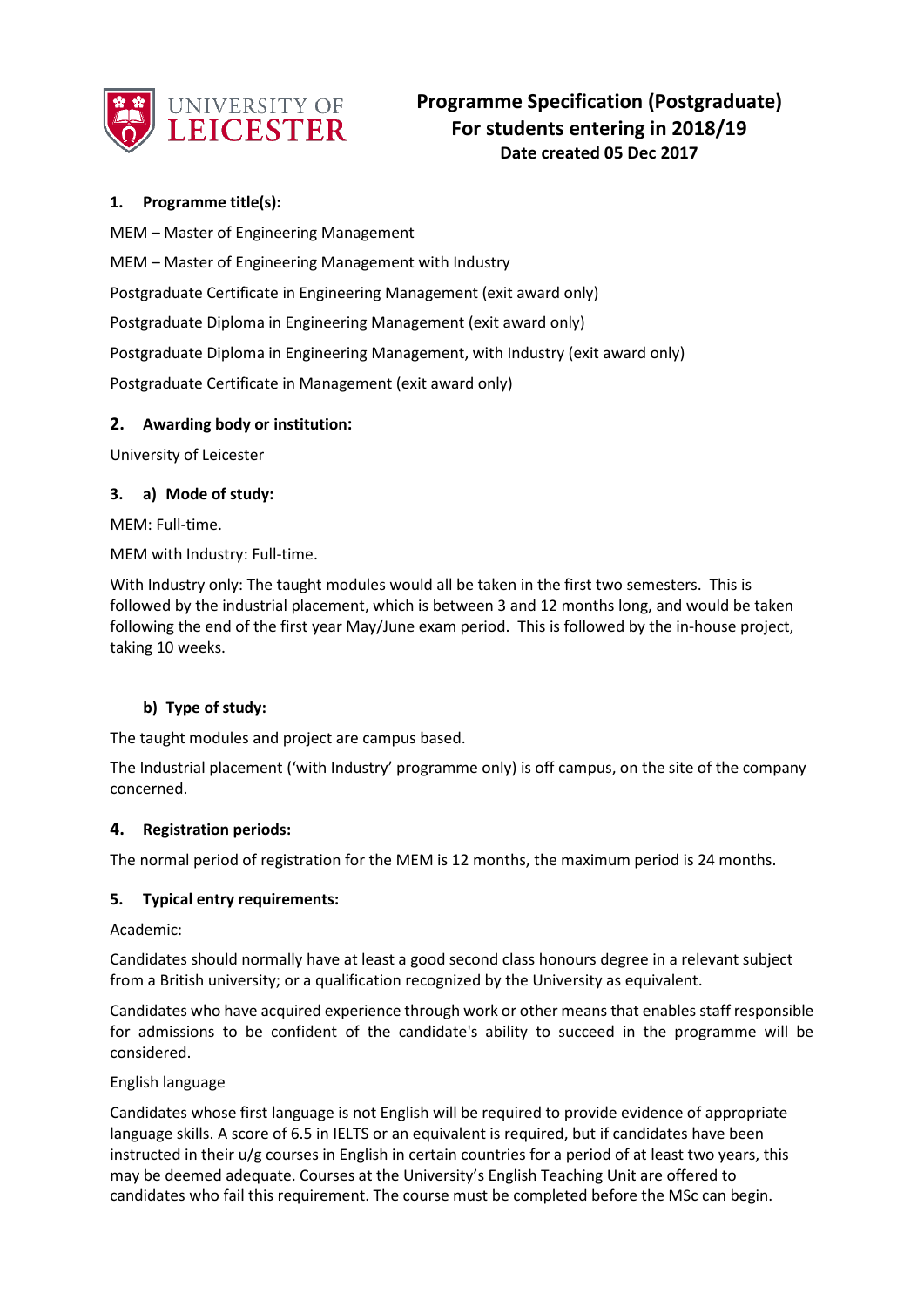## **6. Accreditation of Prior Learning:**

None

# **7. Programme aims:**

This is an advanced career entry programme focussed on industrial careers in the engineering / technology sector. The focus of this programme is Engineering Management. A more practical and engineering-focussed alternative to an MBA for aspiring engineering managers, the Masters in Engineering Management (MEM) is designed to train and develop future leaders of technological companies.

Incorporating distinctive modules such as Lean manufacturing, product and service design, Cost Management, Value Driven Design and Engineering Business Management, the MEM covers usable pragmatic management techniques to complement the technical skills that are necessary for future leaders in the Engineering industry. The technical element of this programme will be dominated by systems engineering, concurrent engineering methodologies and quantitative engineering management techniques that will allow students to design engineering products that are optimum business solutions. The combination of advanced business optimisation and management methodologies will equips students with the knowledge and skills required to secure leadership roles in global engineering industries.

## **8. Reference points used to inform the programme specification:**

QAA Subject benchmark statement for Masters degrees, available at: [http://www.qaa.ac.uk/Publications/InformationAndGuidance/Documents/MastersDegreeCharact](http://www.qaa.ac.uk/Publications/InformationAndGuidance/Documents/MastersDegreeCharacteristics.pdf) [eristics.pdf](http://www.qaa.ac.uk/Publications/InformationAndGuidance/Documents/MastersDegreeCharacteristics.pdf)

## QAA Frameworks for Higher Education

Qualifications[, http://www.qaa.ac.uk/Publications/InformationAndGuidance/Documents/FHEQ08.pd](http://www.qaa.ac.uk/Publications/InformationAndGuidance/Documents/FHEQ08.pdf) [f](http://www.qaa.ac.uk/Publications/InformationAndGuidance/Documents/FHEQ08.pdf)

QAA subject benchmark statement for engineering (2010 edition) [http://www.qaa.ac.uk/en/Publications/Documents/Subject-benchmark-statement-](http://www.qaa.ac.uk/en/Publications/Documents/Subject-benchmark-statement-Engineering-.pdf)[Engineering-.pdf](http://www.qaa.ac.uk/en/Publications/Documents/Subject-benchmark-statement-Engineering-.pdf)

Engineering Council UK Standard for Professional Engineering Competence 3rd Edition (UK-SPEC)[. http://www.engc.org.uk/engcdocuments/internet/Website/Accreditation%20of%20Higher%2](http://www.engc.org.uk/engcdocuments/internet/Website/Accreditation%20of%20Higher%20Education%20Programmes%20third%20edition%20(1).pdf) [0Education%20Programmes%20third%20edition%20\(1\).pdf](http://www.engc.org.uk/engcdocuments/internet/Website/Accreditation%20of%20Higher%20Education%20Programmes%20third%20edition%20(1).pdf)

QAA Benchmarking Statement for Business and Management:

http://www.qaa.ac.uk/Publications/InformationAndGuidance/Pages/Subject-benchmark-statement-Masters-degrees-in-business-and-management.aspx

University of Leicester Senate Regulations:

http://www2.le.ac.uk/offices/sas2/regulations/general-regulations-for-taughtprogrammes

University of Leicester Code of Practice on Examining:

http://www2.le.ac.uk/offices/sas2/quality/codes/examining

University of Leicester Learning & Teaching Strategy:

<http://www2.le.ac.uk/offices/sas2/quality/learnteach>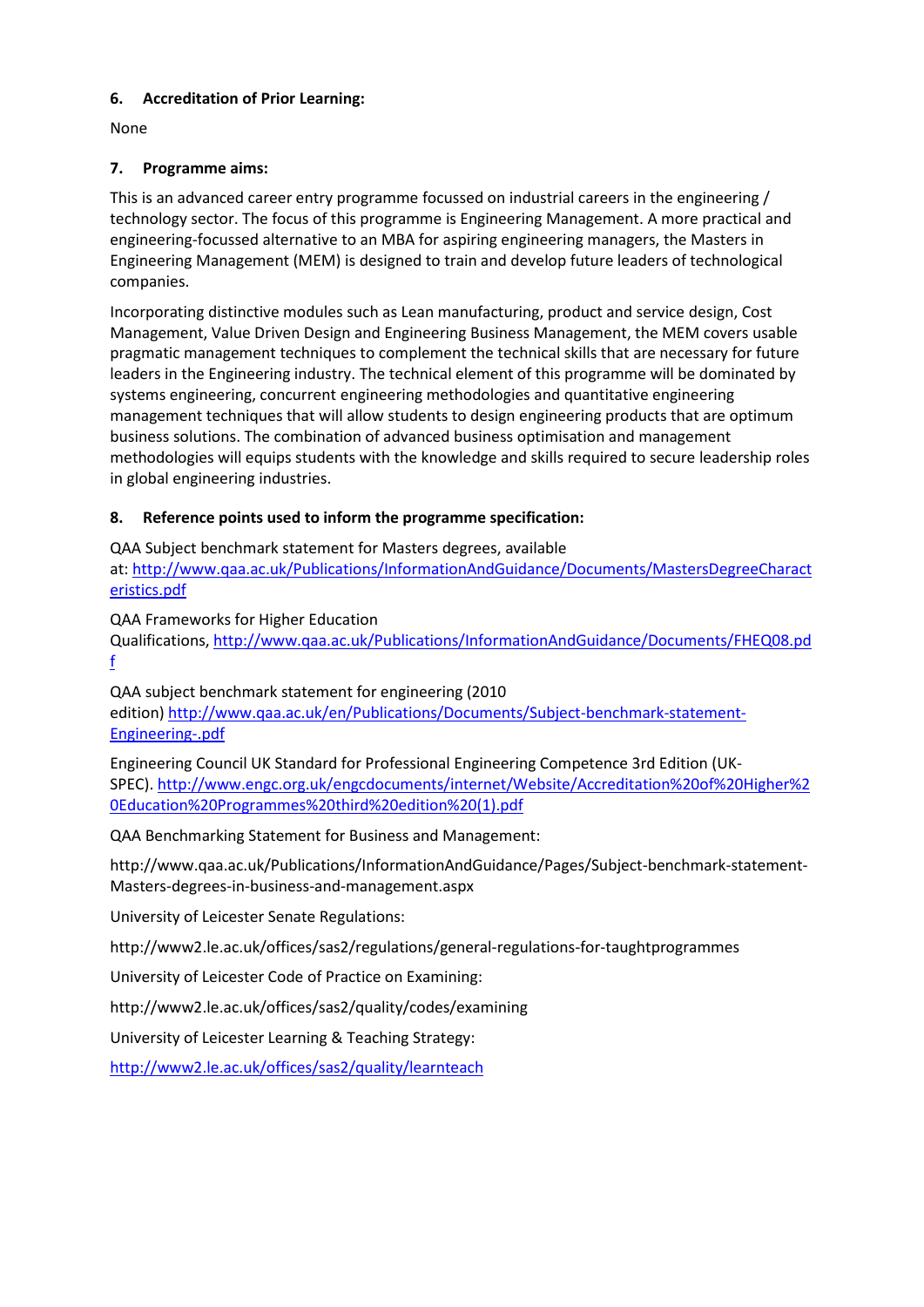## **9. Programme Outcomes:**

| <b>Intended Learning</b><br><b>Outcomes</b>                                                                                                                                                                                                                                                                                                                                                                                                                                   | <b>Teaching and Learning Methods</b>                                                                                                                                                                                              | <b>How Demonstrated?</b>                                                                                                                     |  |
|-------------------------------------------------------------------------------------------------------------------------------------------------------------------------------------------------------------------------------------------------------------------------------------------------------------------------------------------------------------------------------------------------------------------------------------------------------------------------------|-----------------------------------------------------------------------------------------------------------------------------------------------------------------------------------------------------------------------------------|----------------------------------------------------------------------------------------------------------------------------------------------|--|
| (a) Discipline specific knowledge and competencies                                                                                                                                                                                                                                                                                                                                                                                                                            |                                                                                                                                                                                                                                   |                                                                                                                                              |  |
|                                                                                                                                                                                                                                                                                                                                                                                                                                                                               | <b>Knowledge</b>                                                                                                                                                                                                                  |                                                                                                                                              |  |
| A successful student will<br>develop, and therefore be<br>able to deploy a core<br>knowledge of general and<br>specialist Engineering<br>management topics and<br>techniques to problems<br>encountered in engineering<br>industries<br>(PGCert/PGDip/MEM), and<br>apply this knowledge to a<br>major extended engineering<br>management case study<br>(MEM only)                                                                                                             | Lectures, Specified reading,<br>Exercises, Tutorials, Group<br>discussion, private study, and<br>assignment feedback (formative<br>and summative).<br>Major project work, including<br>team meetings and supervision<br>meetings. | Module examinations,<br>coursework exercises, tutorial<br>questions, individual<br>reports/essays. Major project<br>report and presentation. |  |
|                                                                                                                                                                                                                                                                                                                                                                                                                                                                               | <b>Concepts</b>                                                                                                                                                                                                                   |                                                                                                                                              |  |
| A successful student will<br>explain and critique the<br>application of general and<br>specialist engineering<br>management techniques<br>(such as project<br>management<br>methodologies, cost<br>engineering and value driven<br>design) to engineering<br>systems and products<br>(PGCert/PGDip/MEM). A<br>successful MEM student will<br>demonstrate the selection<br>and application of<br>appropriate techniques to a<br>substantive engineering<br>management problem. | Lectures, Specified reading,<br>Exercises, Tutorials, Group<br>discussion, private study, and<br>assignment feedback (formative<br>and summative).<br>Major project work, including<br>team meetings and supervision<br>meetings. | Module examinations,<br>coursework exercises, tutorial<br>questions, individual<br>reports/essays. Major project<br>report and presentation. |  |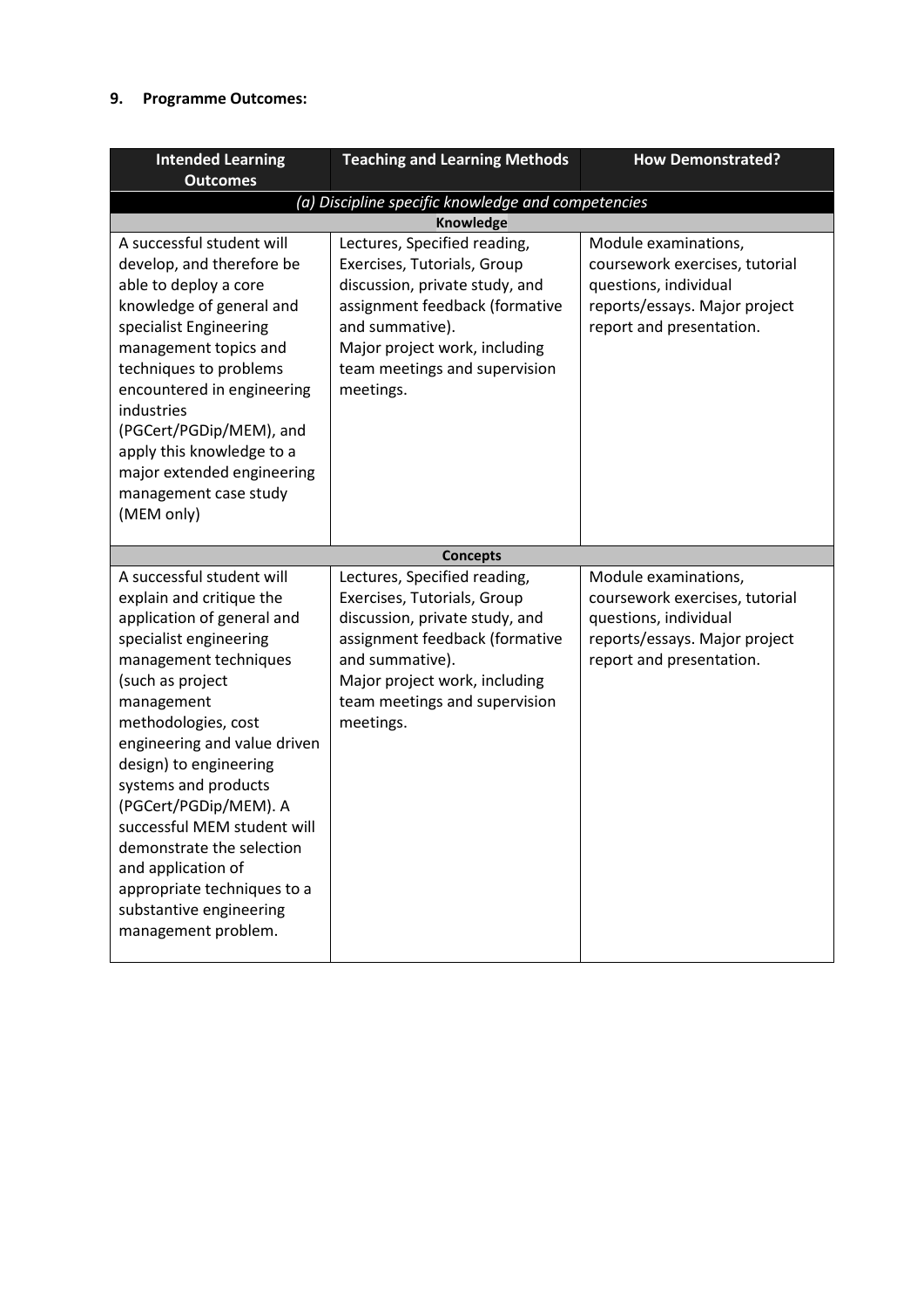| <b>Intended Learning</b>                                                                                                                                                                                                                                                                                                                                               | <b>Teaching and Learning Methods</b>                                                                                                                                                                                                                   | <b>How Demonstrated?</b>                                                                                                                     |  |  |
|------------------------------------------------------------------------------------------------------------------------------------------------------------------------------------------------------------------------------------------------------------------------------------------------------------------------------------------------------------------------|--------------------------------------------------------------------------------------------------------------------------------------------------------------------------------------------------------------------------------------------------------|----------------------------------------------------------------------------------------------------------------------------------------------|--|--|
| <b>Outcomes</b>                                                                                                                                                                                                                                                                                                                                                        |                                                                                                                                                                                                                                                        |                                                                                                                                              |  |  |
| A successful student will<br>apply general and specialist<br>engineering management<br>techniques to undertake<br>analysis of engineering<br>systems and to critique the<br>business performance of<br>engineering systems and<br>products<br>(PGCert/PGDip/MEM) and to<br>a major substantive case<br>study (MEM).                                                    | <b>Techniques</b><br>Lectures, Specified reading,<br>Exercises, Tutorials, Group<br>discussion, private study, and<br>assignment feedback (formative<br>and summative).<br>Major project work, including<br>team meetings and supervision<br>meetings. | Module examinations,<br>coursework exercises, tutorial<br>questions, individual<br>reports/essays. Major project<br>report and presentation. |  |  |
|                                                                                                                                                                                                                                                                                                                                                                        | <b>Critical analysis</b>                                                                                                                                                                                                                               |                                                                                                                                              |  |  |
| A successful student will<br>critically appraise results of<br>engineering management<br>analyses, results and<br>literature on the discipline of<br>management and its<br>application in engineering,<br>including in different<br>cultural, environmental and<br>organisational contexts<br>(PGCert/PGDip/MEM).                                                      | Lectures, Specified reading,<br>Exercises, Tutorials, Group<br>discussion, private study, and<br>assignment feedback (formative<br>and summative).<br>Major project work, including<br>team meetings and supervision<br>meetings.                      | Module examinations,<br>coursework exercises, tutorial<br>questions, individual<br>reports/essays. Major project<br>report and presentation. |  |  |
|                                                                                                                                                                                                                                                                                                                                                                        | Presentation                                                                                                                                                                                                                                           |                                                                                                                                              |  |  |
| A successful student will<br>present and defend scientific<br>and business results,<br>management analysis and<br>conclusions in an organized<br>and appropriate medium to<br>a professional standard with<br>clarity, fluency and<br>coherency<br>(PGCert/PGDip/MEM), and<br>present the results of a<br>substantive team<br>engineering management<br>project (MEM). | Exercises, Tutorials, Group<br>discussion,<br>Major project work, including<br>team meetings and supervision<br>meetings.                                                                                                                              | Module examinations,<br>coursework exercises, tutorial<br>questions, individual<br>reports/essays. Major project<br>report and presentation. |  |  |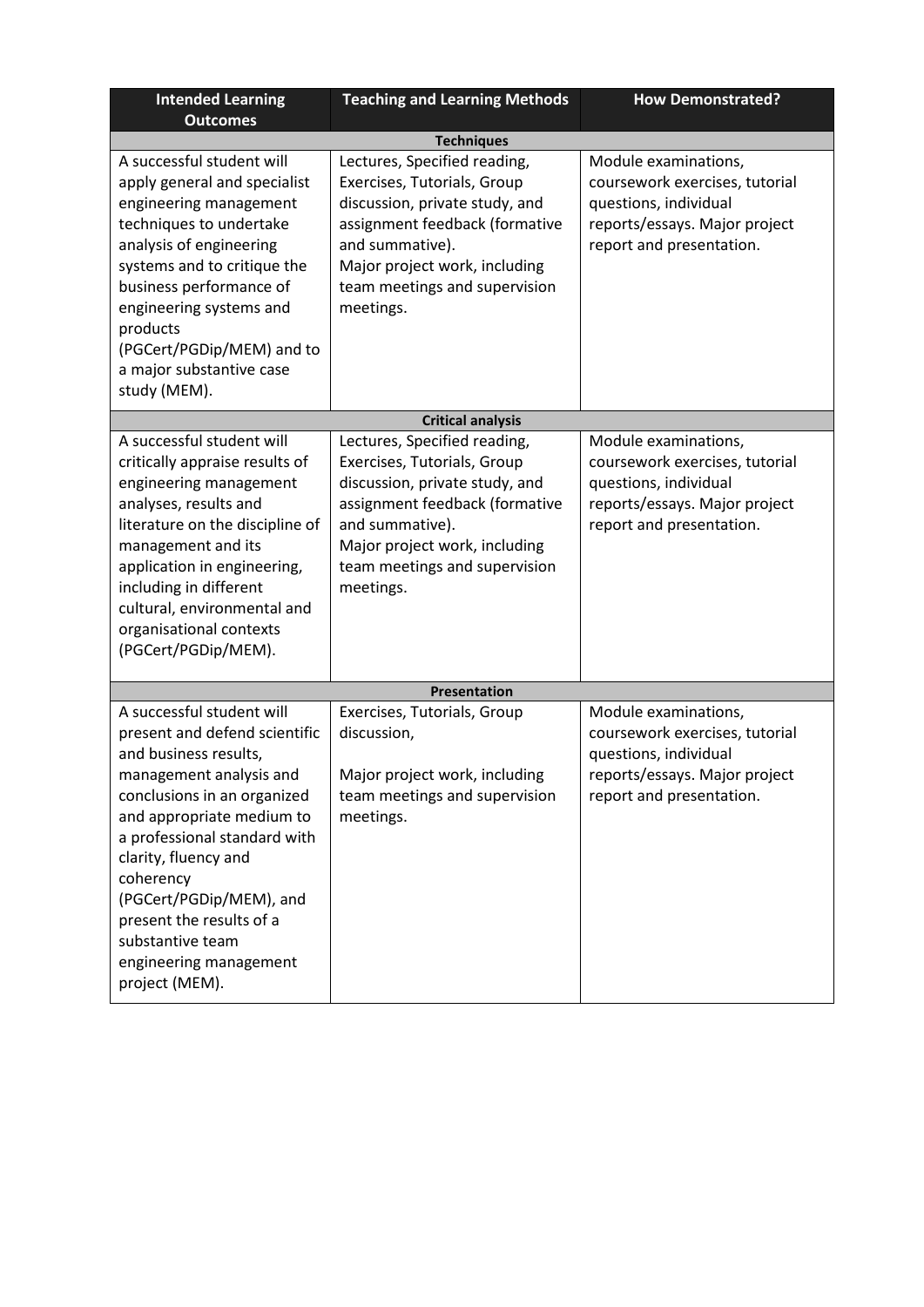| <b>Intended Learning</b><br><b>Outcomes</b>                                                                                                                                                                                                                                       | <b>Teaching and Learning Methods</b>                                                                                                                                                                                              | <b>How Demonstrated?</b>                                                                                                                     |  |  |
|-----------------------------------------------------------------------------------------------------------------------------------------------------------------------------------------------------------------------------------------------------------------------------------|-----------------------------------------------------------------------------------------------------------------------------------------------------------------------------------------------------------------------------------|----------------------------------------------------------------------------------------------------------------------------------------------|--|--|
|                                                                                                                                                                                                                                                                                   | <b>Appraisal of evidence</b>                                                                                                                                                                                                      |                                                                                                                                              |  |  |
| A successful student will<br>locate, organise and assess<br>data, analyse complex ideas<br>and appraise and criticise<br>different arguments<br>(PGCert/PGDip/MEM).                                                                                                               | Lectures, Specified reading,<br>Exercises, Tutorials, Group<br>discussion, private study, and<br>assignment feedback (formative<br>and summative).                                                                                | Module examinations,<br>coursework exercises, tutorial<br>questions, individual<br>reports/essays. Major project<br>report and presentation. |  |  |
| A successful student will<br>conduct independent<br>inquiry, evaluating<br>engineering management<br>topics and application at an<br>advanced level and<br>proposing and justifying<br>solutions (MEM only)                                                                       | Major project work, including<br>team meetings and supervision<br>meetings.                                                                                                                                                       |                                                                                                                                              |  |  |
| MEM with industry students<br>only:<br>Practical experience of the<br>application of knowledge,<br>concepts and techniques of<br>engineering and<br>management to processes<br>and systems in a real<br>industrial environment.                                                   | Talk from Student Support in<br>induction, 'with industry' support<br>programme. Industry-based<br>experience, individual advice<br>from project supervisor.                                                                      | Successful completion of 'with<br>industry' activities organised by<br>college. Industry report.                                             |  |  |
|                                                                                                                                                                                                                                                                                   | (b) Transferable skills                                                                                                                                                                                                           |                                                                                                                                              |  |  |
|                                                                                                                                                                                                                                                                                   | <b>Research skills</b>                                                                                                                                                                                                            |                                                                                                                                              |  |  |
| A successful student will<br>demonstrate intellectual<br>independence through<br>selecting appropriate<br>methods<br>(PGCert/PGDip/MEM),<br>applying them to unfamiliar<br>context and delivering a<br>credible and substantial<br>research project at an<br>advanced level (MEM) | Lectures, Specified reading,<br>Exercises, Tutorials, Group<br>discussion, private study, and<br>assignment feedback (formative<br>and summative).<br>Major project work, including<br>team meetings and supervision<br>meetings. | Module examinations,<br>coursework exercises, tutorial<br>questions, individual<br>reports/essays. Major project<br>report and presentation. |  |  |
| <b>Communication skills</b>                                                                                                                                                                                                                                                       |                                                                                                                                                                                                                                   |                                                                                                                                              |  |  |
| A successful student will be<br>able to communicate to an<br>acceptable standard in a<br>professional environment<br>(PGCert/PGDip/MEM).                                                                                                                                          | Exercises, Tutorials, Group<br>discussion, private study, and<br>assignment feedback (formative<br>and summative).<br>Major project work, including<br>team meetings and supervision<br>meetings.                                 | Module examinations,<br>coursework exercises, tutorial<br>questions, individual<br>reports/essays. Major project<br>report and presentation. |  |  |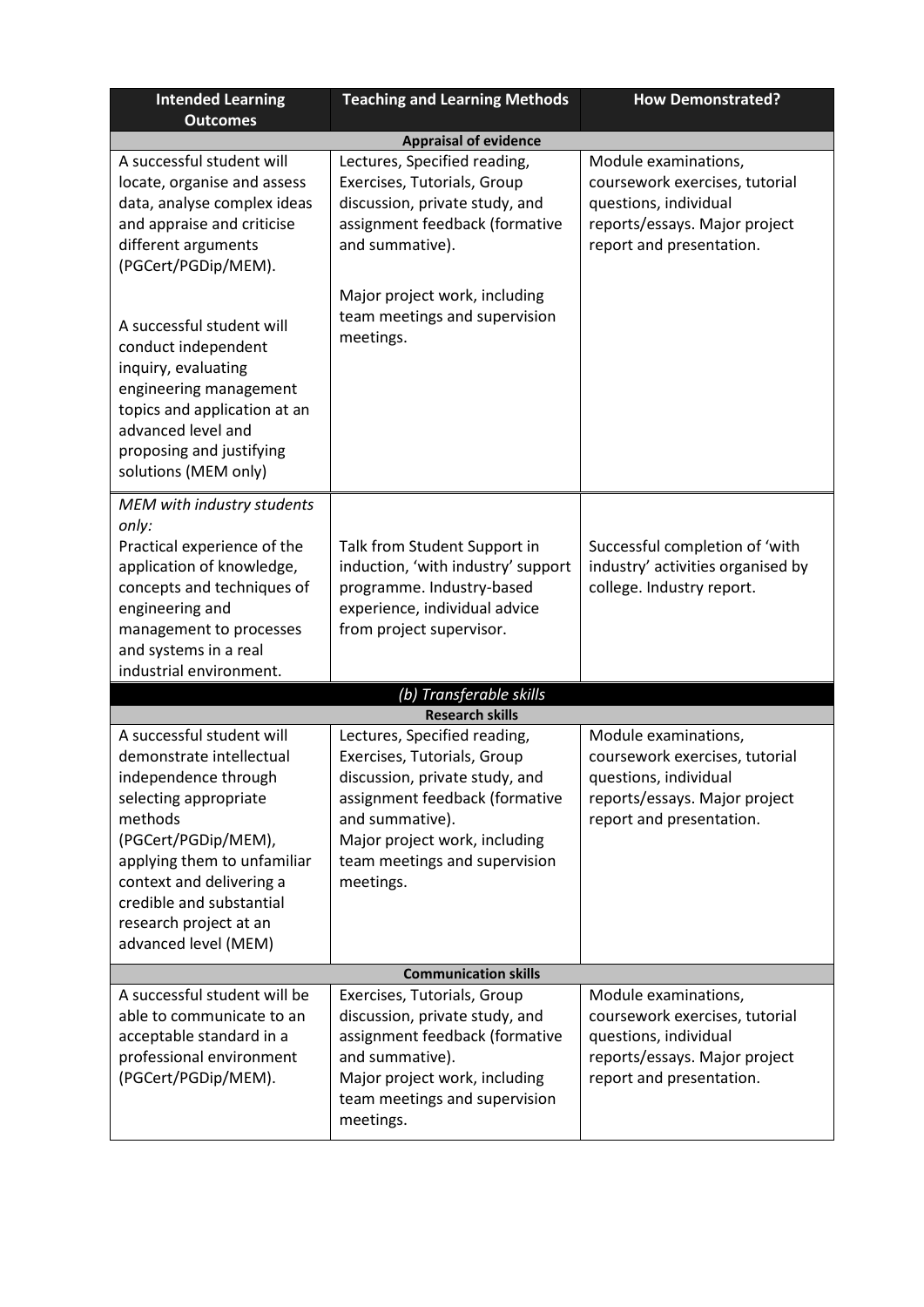| <b>Intended Learning</b><br><b>Outcomes</b>                                                                                                                                                                                                                                                                                               | <b>Teaching and Learning Methods</b>                                                                                                                                                                                              | <b>How Demonstrated?</b>                                                                                                                     |  |  |  |
|-------------------------------------------------------------------------------------------------------------------------------------------------------------------------------------------------------------------------------------------------------------------------------------------------------------------------------------------|-----------------------------------------------------------------------------------------------------------------------------------------------------------------------------------------------------------------------------------|----------------------------------------------------------------------------------------------------------------------------------------------|--|--|--|
|                                                                                                                                                                                                                                                                                                                                           | <b>Data presentation</b>                                                                                                                                                                                                          |                                                                                                                                              |  |  |  |
| A successful student will be<br>able to select and use<br>appropriate IT, Analytical<br>and graphical methods, CAD<br>drawings, Statistics, financial<br>results, and be able to<br>locate, organise and marshal<br>evidence and select and<br>apply appropriate software<br>packages for quantitative<br>analysis<br>(PGCert/PGDip/MEM). | Lectures, Specified reading,<br>Exercises, Tutorials, Group<br>discussion, private study, and<br>assignment feedback (formative<br>and summative).<br>Major project work, including<br>team meetings and supervision<br>meetings. | Module examinations,<br>coursework exercises, tutorial<br>questions, individual<br>reports/essays. Major project<br>report and presentation. |  |  |  |
|                                                                                                                                                                                                                                                                                                                                           | <b>Information technology</b>                                                                                                                                                                                                     |                                                                                                                                              |  |  |  |
| A successful student will be<br>able to use standard and<br>specialist IT tools<br>(PGCert/PGDip/MEM, if<br>appropriate developing tools<br>or templates or applying<br>programmes in unusual<br>contexts (MEM).                                                                                                                          | Lectures, Specified reading,<br>Exercises, Tutorials, Group<br>discussion, private study, and<br>assignment feedback (formative<br>and summative).<br>Major project work, including<br>team meetings and supervision<br>meetings. | Coursework exercises, tutorial<br>questions, individual<br>reports/essays. Major project<br>report and presentation.                         |  |  |  |
|                                                                                                                                                                                                                                                                                                                                           | <b>Problem solving</b>                                                                                                                                                                                                            |                                                                                                                                              |  |  |  |
| A successful student will be<br>able to propose one-off and<br>continuous improvements to<br>processes in specific contexts<br>(PGCert/PGDip/MEM) and in<br>complex, industrially<br>relevant situations (MEM).                                                                                                                           | Lectures, Specified reading,<br>Exercises, Tutorials, Group<br>discussion, private study, and<br>assignment feedback (formative<br>and summative).<br>Major project work, including<br>team meetings and supervision<br>meetings. | Module examinations,<br>coursework exercises, tutorial<br>questions, individual<br>reports/essays. Major project<br>report and presentation. |  |  |  |
| <b>Working relationships</b>                                                                                                                                                                                                                                                                                                              |                                                                                                                                                                                                                                   |                                                                                                                                              |  |  |  |
| A successful student will<br>demonstrate effective skills<br>in project management,<br>organisation, time<br>management<br>(PGCert/PGDip/MEM)<br>collaborative and<br>responsible working and/or<br>leadership in teams (MEM).                                                                                                            | Lectures, Specified reading,<br>Exercises, Tutorials, Group<br>discussion, private study, and<br>assignment feedback (formative<br>and summative).<br>Major project work, including<br>team meetings and supervision<br>meetings. | Coursework exercises, tutorial<br>questions. Major project report<br>and presentation.                                                       |  |  |  |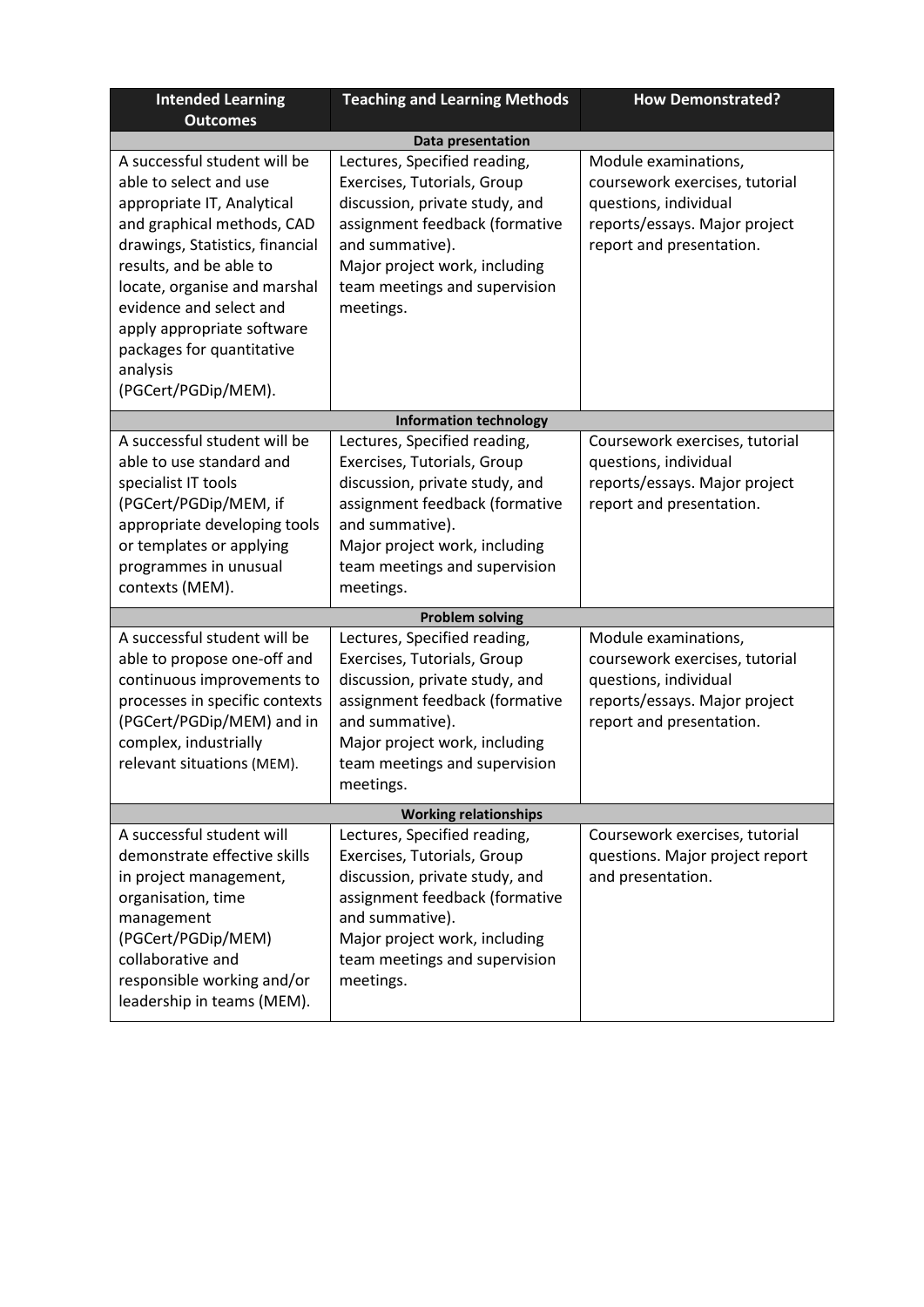| <b>Intended Learning</b><br><b>Outcomes</b>                                                                                                                                                                                                                  | <b>Teaching and Learning Methods</b>                                                                                                                                                                                              | <b>How Demonstrated?</b>                                                                                                                     |
|--------------------------------------------------------------------------------------------------------------------------------------------------------------------------------------------------------------------------------------------------------------|-----------------------------------------------------------------------------------------------------------------------------------------------------------------------------------------------------------------------------------|----------------------------------------------------------------------------------------------------------------------------------------------|
|                                                                                                                                                                                                                                                              | <b>Managing learning</b>                                                                                                                                                                                                          |                                                                                                                                              |
| A successful student will<br>demonstrate advanced study<br>skills and identify their<br>strengths and interests,<br>including self-reflection upon<br>behaviour and skills with a<br>view to personal and<br>professional development<br>(PGCert/PGDip/MEM). | Lectures, Specified reading,<br>Exercises, Tutorials, Group<br>discussion, private study, and<br>assignment feedback (formative<br>and summative).<br>Major project work, including<br>team meetings and supervision<br>meetings. | Module examinations,<br>coursework exercises, tutorial<br>questions, individual<br>reports/essays. Major project<br>report and presentation. |
|                                                                                                                                                                                                                                                              | <b>Career management</b>                                                                                                                                                                                                          |                                                                                                                                              |
| A successful student will<br>reflect on motivation,<br>strengths, interests and<br>skills, using this to identify<br>future career opportunities<br>(PGCert/PGDip/MEM).                                                                                      | Lectures, Specified reading,<br>Exercises, Tutorials, Group<br>discussion, private study, and<br>assignment feedback (formative<br>and summative).<br>Major project work, including<br>team meetings and supervision<br>meetings. | Module examinations,<br>coursework exercises, tutorial<br>questions, individual<br>reports/essays. Major project<br>report and presentation. |
| MEM with industry students<br>only:<br>A successful student will<br>appreciate the career<br>opportunities available in the<br>sector, common employers<br>and the value of the skills<br>developed by their MEM in a<br>commercial industrial<br>setting.   | Talk from Student Support in<br>induction, 'with industry' support<br>programme. Industry-based<br>experience, individual advice<br>from project supervisor.                                                                      | Successful completion of 'with<br>industry' activities organised by<br>college. Industry report.                                             |

# **10. Special features**

The Masters in Engineering Management (MEM) with Industry variant is the same as the Masters in Engineering with Management programme in the modules offered. The difference is that students undertake an industrial placement. This is organised in exactly the same manner as the 'with Industry' option on the existing MSc programmes offered by the Department of Engineering:

i. After completing the eight taught modules and May/June exams in the first year of the course, students will carry out between 3 and 12 months of paid full- time work in an industrial placement. Students will be encouraged to undertake the maximum period of employment possible, to gain the full benefit of experience in industry. Students satisfying the normal PGT criteria for passing taught modules, will aim to start their placement between June and September of the first year and finish it by the end of the May/June exam period of the second year. Companies providing placement opportunities will be made aware of the possible need for students to return to campus briefly in September of the first year for resit exams. On their return from placements, students will carry out an in-house project in the Department, as per the normal non-Industry MEM. The project will be supervised and assessed within the Department. The project title will be decided, in conjunction with the student, while she/he is on placement.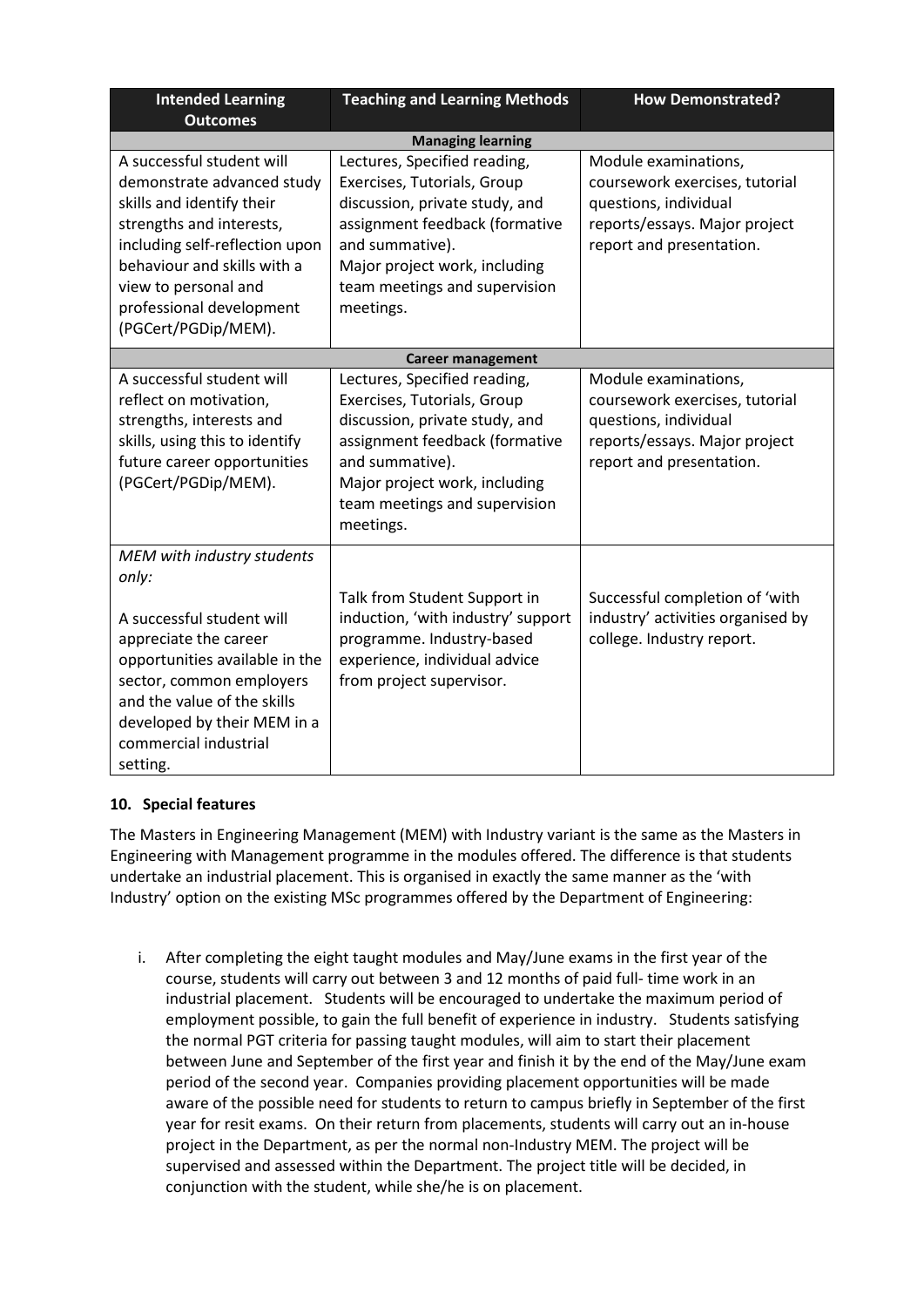- ii. During the placement, appropriate support will be provided by the Department as laid out in the Code of Practice on Student Placements published by the Quality Office. An additional member of staff has been employed as an Industrial Placement Officer to arrange the placements and to contact the students each term, answer any concerns they may have and check that they are doing work appropriate for an MEM student and are receiving the necessary support and guidance. Each student will also be assigned to a named Mentor in the industrial placement.
- iii. During their placement students will undertake a programme of training and practical experience which will be agreed by the placement company and the University, and will be specific to the particular placement.
- iv. Students will be expected to keep a log-book recording their training and experience which is to be presented for approval to the sponsoring company and the University. After the placement, the student will present a report detailing their work, but also explaining how their skills fit into the team in which they worked, how this team serves the overall company, and how the company fits into the industrial sector. This report is the only assessment concerned with the industrial placement, and will be assessed on a pass/fail basis, and will have no credit weighting in the MEM.
- v. Students who do not satisfactorily complete their industrial placement will receive an ordinary MEM.
- vi. Any intellectual property generated during the placement will belong to the industrial partner.
- vii. The salary paid by the industrial partner to the student will be a matter to be agreed between these two parties, although the departmental representative will make a recommendation.

## **11. Indicators of programme quality**

Programme external examiners in engineering will consider the programme as a whole (all modules) and the engineering modules in particular. The management modules are also taken by other cohorts of students and are therefore subject to a second independent review. Experience with other programmes where MSc students take modules from a second department has recently shown this to be a very positive way of maintaining academic standards and industrial relevance.

Industrial placement quality will be managed in the same way as for existing 'with industry' programmes. Full details were considered when the MSc with Industry programmes were put through full programme approval for first entry in 2013/14. These are supported by the Industrial Placement Officer.

## **12. Scheme of Assessment:**

As defined i[n Senate Regulation 6:](http://www.le.ac.uk/senate-regulation6) Regulations governing taught postgraduate programmes of study.

Normal schemes of assessment will apply, however special conditions are required for the PGCert exit route to ensure engineering / management learning outcomes achieved are appropriate to the title of the award.

If only the management (MN) modules are passed a PGCert in Management will be awarded. For other combinations of passes a PGCert in Engineering Management or a PGDip in Engineering Management will be awarded in accordance with the normal provisions of Senate Regulation 6.

## **13. Progression points**

As defined i[n Senate Regulation 6:](http://www.le.ac.uk/senate-regulation6) Regulations governing taught postgraduate programmes of study.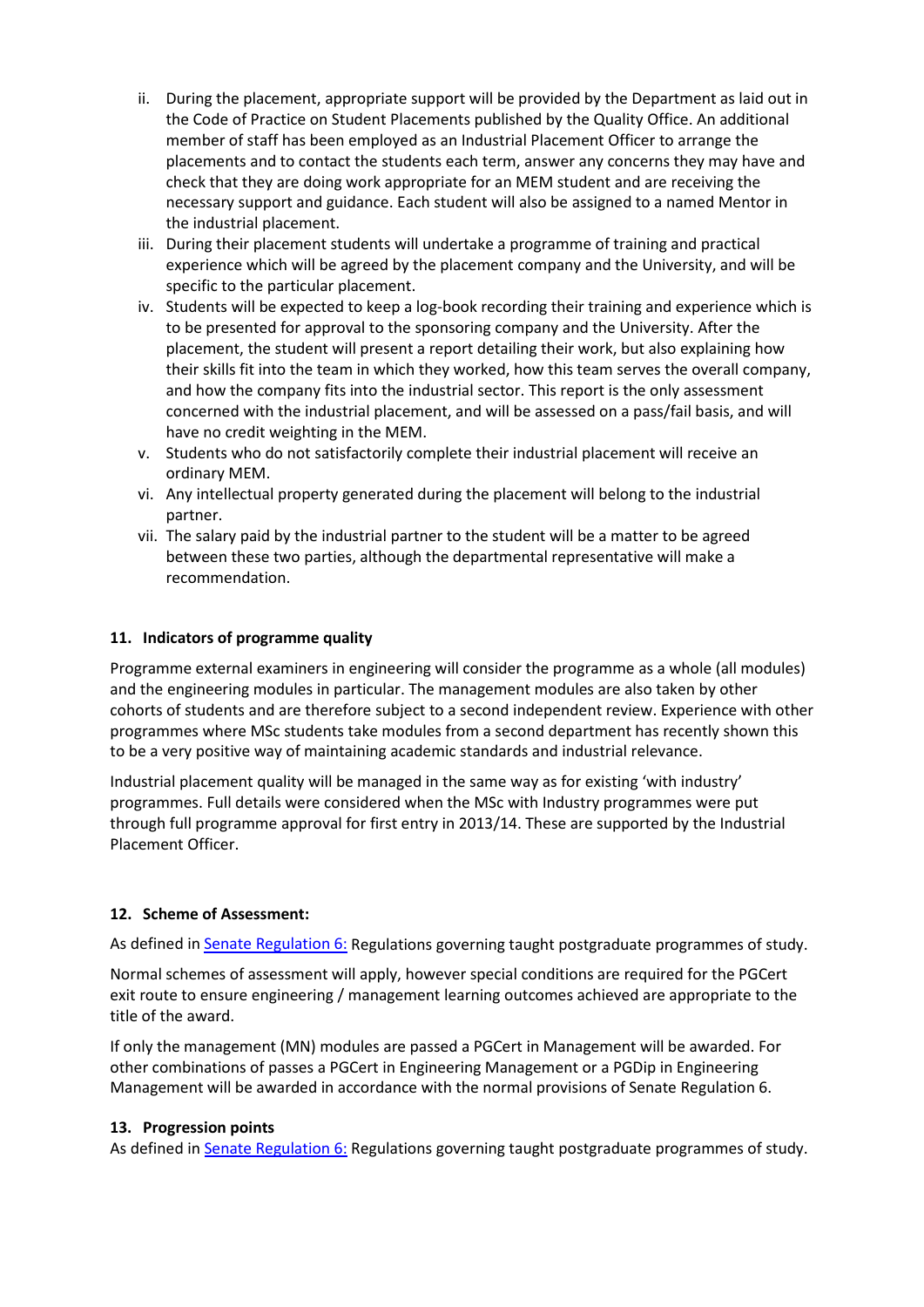It is expected that the rules of progression governing taught postgraduate programmes as published in the General Regulations will apply in all cases.

Students registered for the programmes (with and without industry element) who fail to satisfy the requirements for an MEM will be removed from the MEM programme and considered for a PGCert without the industry option. This is the same rule as for existing 'with industry' MSc programmes in the dept. of Engineering.

## **14. Rules relating to re-sits or re-submissions:**

As defined i[n Senate Regulation 6:](http://www.le.ac.uk/senate-regulation6) Regulations governing taught postgraduate programmes of study.

## **14. External Examiners reports**

To be included following receipt of first report.

## **15. Additional features** (e.g. timetable for admissions)

None.